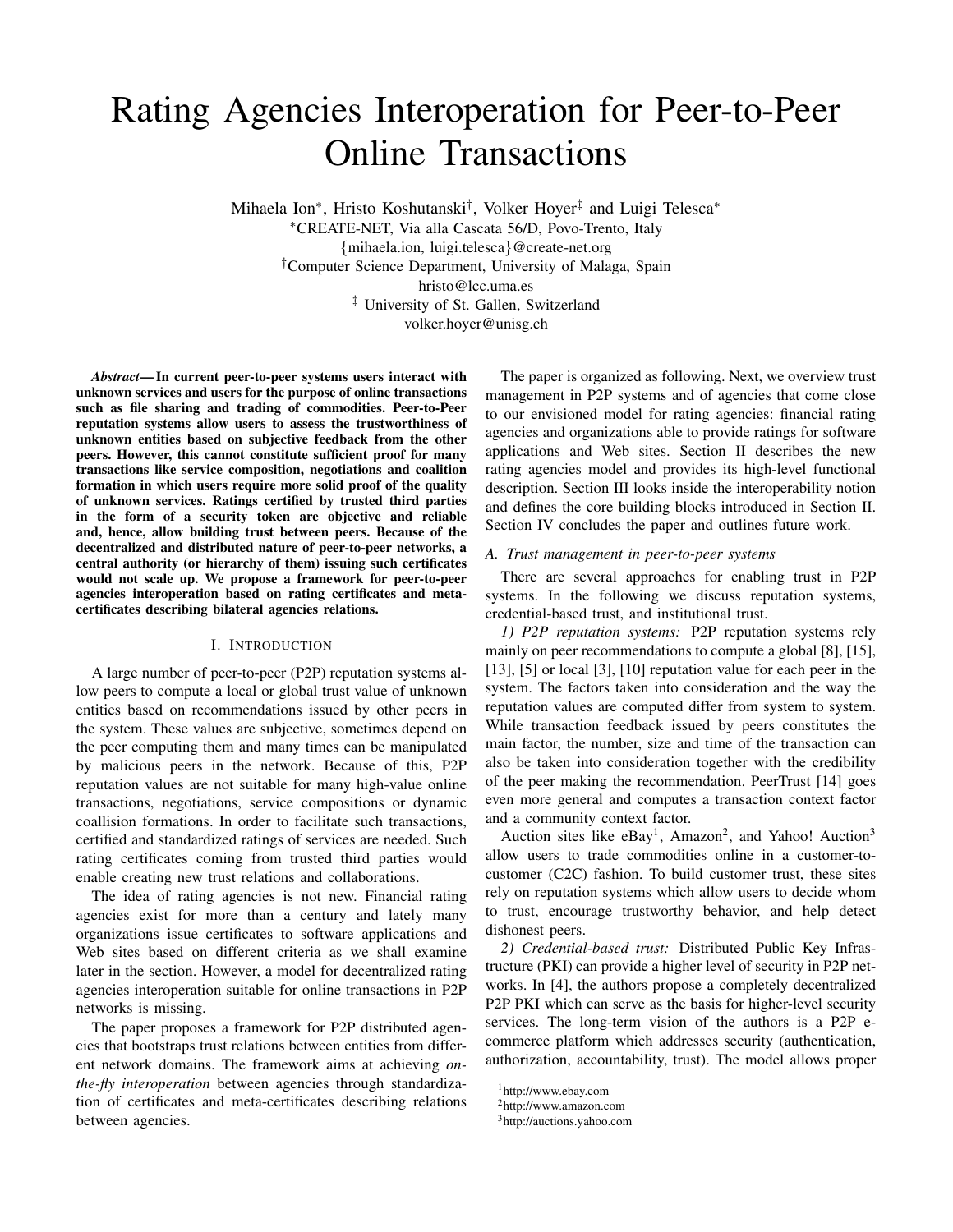peer identification, but trust is still computed by means of recommendations from peers which can be subjective.

*3) Institutional trust:* Institutional trust means that trust in one institution or organization can be extended to its employees. In [7] we extend the notion of institutional trust to social institutional trust and allow institutions to build social networks of trust based on their business relations. The trust relations an institution has with others are expressed in a metadata certificate. These certificates allow extending trust on an institution to the partners of that institution.

The large number of transactions taking place on auction sites (eBay has more than 4 million auctions open at a time) proves the success of reputation systems and the high demand for C2C commerce. However, reputation systems have certain shortcomings which limit their applicability to low-value transactions. P2P reputation systems compute trust mainly based on peer recommendations which can be subjective and manipulated by malicious peers. Moreover, each peer uses its own evaluation criteria and interprets reputation values differently. Because of that, reputation values do not allow building a strong trust relation between unknown peers that want to engage in a high-value transaction. We argue that certified ratings based on clearly defined criteria which is evaluated by a trusted third party overcome the above mentioned shortcomings of P2P reputation systems. Our model uses certified ratings together with social institutional trust to allow building trust between peers in an objective and distributed manner. Because of that, the model we propose could be used for commercial scenarios with bigger constraints.

# *B. Online transactions in dynamic and decentralized P2P environments*

Auction sites provide a centralized trading platform in which one central authority controls the platform and imposes rules. This approach has scalability limitations such single point of failure, server overload and network bottlenecks. In [4], the authors argue that C2C commerce maps naturally onto P2P systems because of its underlying interaction model of customers or peers. They advocate for the need of a decentralized system which resembles eBay but without a central authority.

P2P networks such as Kazaa<sup>4</sup>, Gnutella<sup>5</sup>, and Freenet<sup>6</sup> scale well and attract a large number of users, but security and service guarantees become a concern which could discourage users from trading services and commodities with unknown peers. P2P systems need both proper authentication of peers and a way of guaranteeing the quality of the service.

Though our model could work on top of any P2P network, we target dynamic and decentralized P2P environments such as Digital Business Ecosystems (DBE) [6]. We envisage a P2P platform relying on decentralized security and trust solutions that allows peers to securely trade and compose services. This would enable new transactions of higher risks and new business models (e.g., dynamic service composition and virtual organizations). Our model goes beyond peer recommendations by using ratings certified by trusted peers in the system.

# *C. Financial rating agencies*

In the early 1900s, industries began to require more financial capital then they could raise via the traditional relational method. Financial rating agencys rankings allowed industries to raise additional capital by allowing investors, who did not know the business venture managers, to appraise the risks and benefits of investing in the corporation. In this sense, rating agencies are independent third parties that are consulted in the course of a market transaction. Their goal is to overcome asymmetric information between both market sides (issuer and investors) by evaluating criteria according to standardized quality categories [2]. Today, three firms (Standard and Poors Corporation, Moodys Investor Services Inc., and Fitch Investors Services) dominate the financial rating market with a combined market share of roughly 94 per cent.

To arrive at a rating, there are a variety of *rating models*. In financial markets, the typical procedure used today is the scoring method. It relies on a well-defined set of different criteria, each of which is scored separately. The individual scores relating to the set of criteria are weighted and then added up, yielding the overall score. This score is translated in one of defined rating categories, defined as an interval on the real line that extents from minimum overall score to its maximum. Also, the Altman's Z-score is a well-known quantitative model for private firms. It is a multivariate formula that regresses historical experience on a set of accounting variables in order to determine an optimal separating function between issuer that defaulted later on and those that survived [1].

According to [9] financial rating systems are relying on a similar set of explanatory *criteria* which can be classified in the economic situation, the business situation, and the quality of management. The economic situation separates between the earnings (e.g. cash flows, return, etc.) and financial situation (e.g., capital structure, liquidity, financial flexibility, etc.). Criteria of the business situation describe the competition and business risk (e.g., relative market share, diversification, product mix, etc.) as well as the legal structure and legal risk. Regarding the quality of management, typical criteria in the financial rating context are organizational structure, planning and controlling, and experience.

Summing up, a financial rating system can be represent as a mathematical function:

# $R: (rating\_criterion) \rightarrow (rating\_category)$

with the rating model  $R$  which assigns by weighting the rating criteria to a rating category. Most of the financial rating agencies have long had their own system of *categories* (also named as symbols or classes) - some using letters, others using numbers, many both - for ranking the risk of default from extremely safe to highly speculative.

<sup>4</sup>http://www.kazaa.com/

<sup>5</sup>http://www.gnutella.com/

<sup>6</sup>http://freenetproject.org/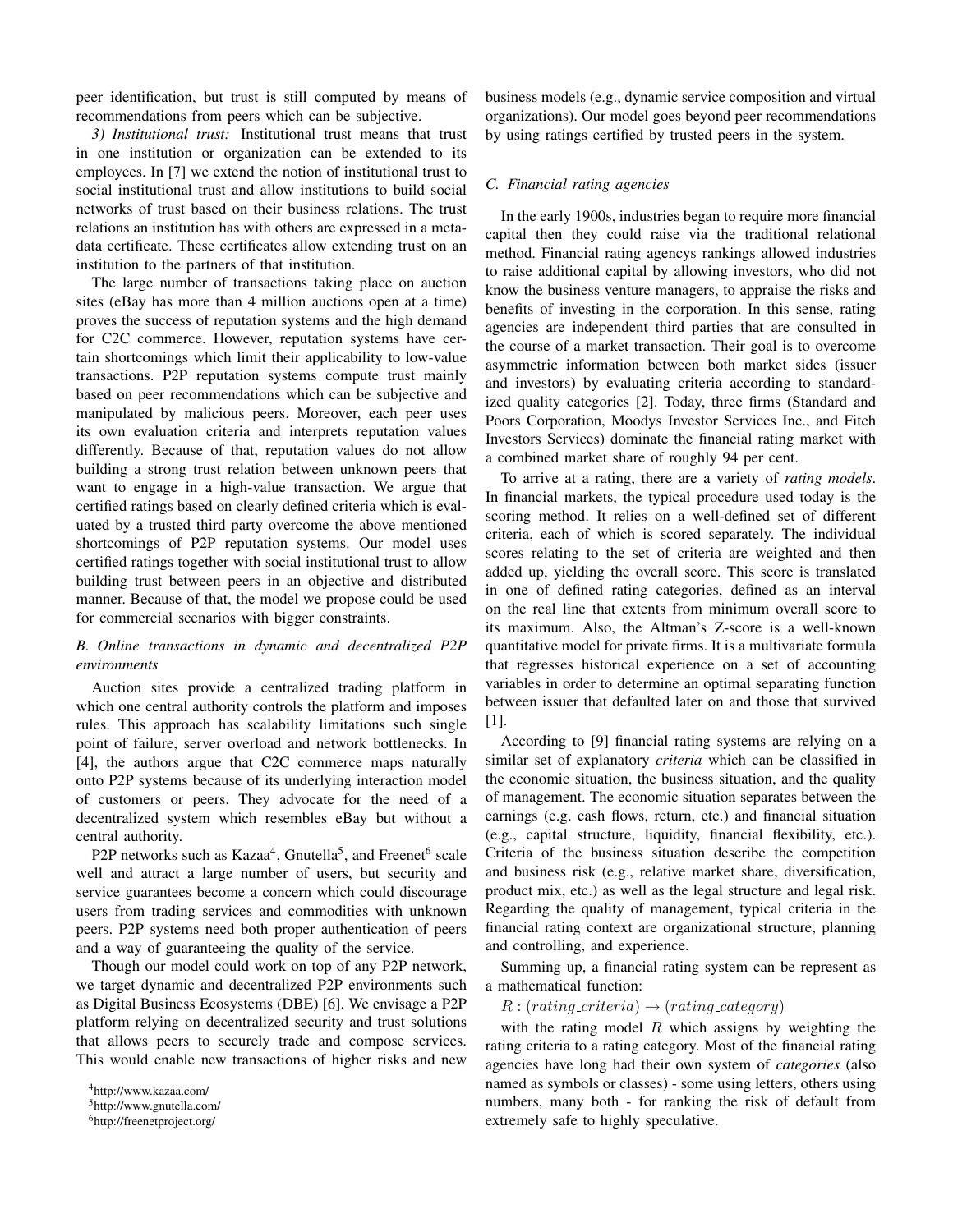#### *D. Rating systems for the Internet*

A pure rating agencies model for e-business does not exist yet; however, many Web sites that independently rate software applications and Web pages based on objective criteria behave similarly to a rating agency. If an Web site passes the evaluation, it will be granted a seal from the evaluator that certifies the quality.

Tucows<sup>7</sup>, Promaxus<sup>8</sup>, and SnapFiles<sup>9</sup> are examples of third parties that rate software applications and the Web sites dedicated to selling them. They target the quality of the application in terms of functionality and documentation and use similar criteria. Among them, Tucows uses the most standardized rating guide with four criteria with different categories: Usability, Help, documentation, and support, Program enhancements, and Reviewer's overall evaluation. The Tucows rating guide gives details about how each of the criteria is evaluated. A 56-point rating scale is used and each of the four categories is being given a different weight. The Tucows rating guide is so well defined and standardized that a third-party site, Shareware-development $10$  provides a Tucows rating calculator which allows software authors to analyze their program and get an idea of how it would rate on Tucows.

SiteTrust Network<sup>11</sup> is dedicated to approved online merchants and, as opposed to the above mentioned Web sites, SiteTrust Network is concerned with the efficiency, security and legality of the online sale, but not with the quality of the products. The criteria used for evaluating a Web site is the following: Communication with the support staff, Ease of Use, Information & Transparency, Terms & Conditions, Security, and Legality.

WebTrust<sup>12</sup> targets e-commerce Web sites and a licensed WebTrust Certified Public Accountant (CPA) checks compliance with a set of principles and criteria which cover three main areas: Business practices and disclosures, transaction integrity, and information protection and privacy. Periodic reexamination is required to ensure the Web site still complies with the criteria.

## II. MODEL DESCRIPTION

Let us start with the core terms used in the model.

- Rating agency: any peer in the system able to rate entities based on a predefined rating criteria
- Rating criteria: the criteria used by an agency to evaluate an entity.
- Rated entities: the rating agencies will rate any entity that could be described on the Web  $^{13}$
- Rating certificate: certificate issued to an entity to certify a rating based on certain rating criteria.

<sup>11</sup>http://www.sitetrustnetwork.com/

Rating agencies are dedicated services that could be offered by any node in the P2P network and there is no hierarchy of rating agencies. Users are free to decide which agency to trust and use and they register on a voluntary basis with one or several rating agencies. Certificates can be issued to all entities in the system: users, companies, services, data, nodes (infrastructure).

Each agency needs to clearly define the criteria on which entities are evaluated (e.g., quality standards). If an entity passes the evaluation, it will receive a certificate stating the level of quality as assessed by the agency. This certificate can be used when interacting with other entities in the network to prove the entity is trustworthy and reliable. This represents an incentive for users to register with rating agencies.

However, because of the distributed nature of the environment, the certificate will be recognized by a partner only if the partner trusts the agency. We are using a Web-of-trust approach which means that the value of the certificate is also related to the reputation and the circle of trust of the agency issuing it. Outside the social network of the institution, the certificate is not recognized. To enable inter-community trust and collaboration, we enable agencies to issue certificates based on certificates issued by one of their trusted agencies.

*1) Rating certificate:* In a decentralized environment, each agency defines and uses its own criteria to rate services or users. Criteria are not always immediately compatible with the criteria of another agency. In our model, a rating agency issues a *rating certificate* (a digitally signed document) with the used criteria and the rating for a service. First step to achieve interoperability is to adopt a standardize rating certificate representation. To this extend, we aim for a standardized security token widely acceptable which could be exchanged by parties using possibly different rating criteria. We adopted SAML [12] and its attribute assertion statements to represent different criteria and values. We chose SAML because it defines an XML standard for expressing assertions and provides protocols for exchanging them, thus achieving interoperability at message level.

*2) Agency certificate:* To approach interoperation between agencies using different rating model , we introduce an *agency certificate* provided by each agency which contains a semantic description of the *rating criteria*. The certificate is signed by the rating agency and available on request. This certificate contains unambiguous rating criteria defined in a human readable language. An agency certificate defines the following:

- Type of rated service: an agency describes what types of services is rating. An agency could rate one or several types of services and each the rating criteria needs to be clearly defined.
- Rating criteria: A list of criteria based on which the service is rated. For each criteria, the agency specifies how it is evaluated.
- Scoring methodology: How each of the criteria will be combined to obtain a final score.
- Rating scale: explains how the results must be interpreted. For example, there could be a 1 to 5 scale, an

<sup>7</sup>http://tucows.totalshareware.com/about/rating.htm

<sup>8</sup>http://www.promaxum.com/seal of quality.html

<sup>9</sup>http://www.snapfiles.com/ratings.html

<sup>10</sup>http://www.shareware-development.com/tucows-rating-calculator/

<sup>12</sup>http://www.webtrust.org/

<sup>13</sup>http://fp7.OKKAM.org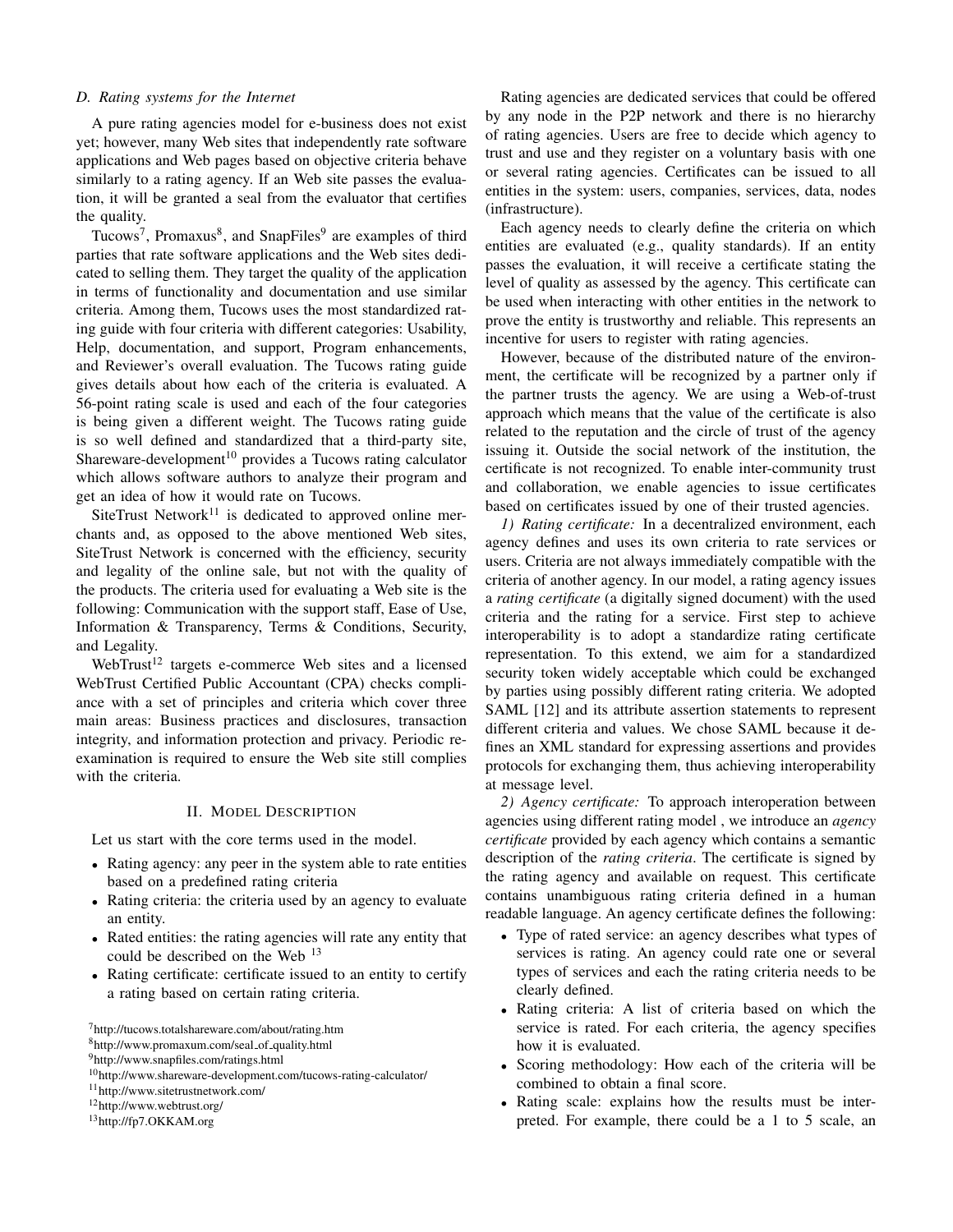accepted/rejected scale, or continuous values. The users need to be able to understand the meaning of the rating value, i.e. how good a service is.

*3) Trusted agencies certificate:* Our motivation is to allow agencies in the P2P network to build their own Web of trusted rating agencies in which each agency rates according to its own criteria and interoperates with other agencies based on mutual business relations. We introduce the notion of *trusted agencies certificate* which is a list of the agencies with which business relations exist. This metadata certificate contains for each trusted agency a link to the agency certificate and to a certificate describing how the two agencies interoperate, i.e. the *interoperation certificate*. In Figure 1, Rating Agency 1 (RA1) is linked with RA2 through these certificates.



Fig. 1. Trusted rating agencies interoperation

*4) Interoperation certificate and automatic certificate translation:* The interoperation certificate states how the different rating criteria of two agencies relate with each other. The certificate is agreed and signed by both agencies when they establish a new trust relation. The initial translation of criteria is done manually based on the agency certificates of the two agencies. An ontology language such as OWL [11] will be used for defining the relations between the two criteria. Afterwards, the agencies can automatically translate rating certificates issued by the other one based on the translation criteria expressed in the interoperability certificate. This allows users who have a rating certificate issued by an agency to be recognized in a different domain if the agency is trusted by an agency in the other domain.

Figure 1 shows the steps necessary for a user to translate his certificate. In step 1, the user obtains a rating certificate from RA2. In step 2, the user submits a request to the automatic translation service of RA1. The translation made in step 3 is possible only because the two agencies have an agreement and have issued together an interoperation certificate RA1-RA2. In step 4, the user receives the new certificate automatically issued by RA1. If the two agencies use the same standardized rating criteria but are part of different domains, then a transformation of rating certificate RA2 is still necessary. The new RA1 certificate would be recognized in domains where RA2 is unknown.

Figure 2 shows an example of a C2C negotiation in which automatic rating translation takes place at run time, during the execution. In step 1, while setting up the negotiation, the owner defines a list of trusted RAs (at least one) from which certificates will be accepted from during negotiation. At negotiation run time, users are allowed access to the negotiation only if they can provide a trusted certificate. In step 2, a negotiation participant requests the list of trusted RAs. If the user does not have the right certificate, it can request for a translation if a trust relation exists between an agency that already certified the user and one of the trusted RAs. In steps 3-4-5, the automated translation of rating certificates is performed analogously to Figure 1. In step 6, the negotiation participant provides the new certificate to the negotiation engine and is granted access to the negotiation.



Fig. 2. Automatic rating translation at negotiation runtime

#### III. AGENCIES INTEROPERATION MODEL

Each agency defines its own rating criteria in the form of an *ontology*. The keywords used to define criteria are defined in the *namespace* of the agency. Each agency also defines for each criteria the *rating values* that can be associated with it. Agencies need to define the type (e.g. percentage, 1-10 values, literals: A, B , C...), the range and the meaning of the allowed rating values: e.g. 1 can be highest rating value and mean excellent or 5 could be the highest.

We achieve interoperability between rating agencies by means of transformation of one ontology domain to another ontology domain. The transformation process is functionbased and defines mapping of criteria and value from source domain to criteria and value of destination domain. The transformation function is defined in the destination domain, i.e. it is identifiable in that domain. The notion of transformation function is generic enough to cover a wide range of possible transformation/adaptation mechanisms.

*Definition 1: A* criteria C onto *is an identifiable term in an agency's ontology that can be described by the following Backus-Naur form (BNF):*

```
\langle letter \rangle ::= \langle A' .. Z' | a' ..' z' |' \rangle\langle \text{digit} \rangle ::= 0 | 1..9
```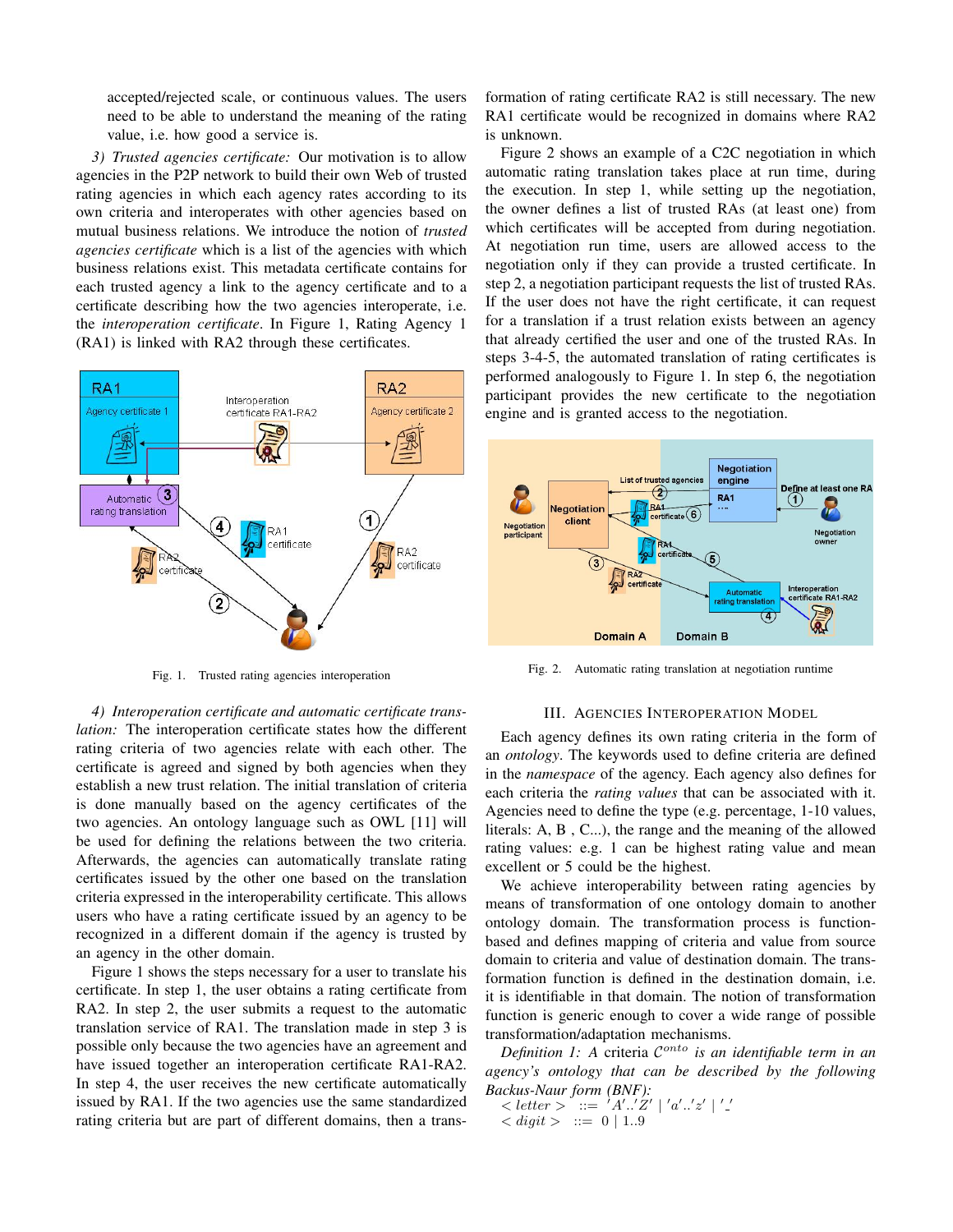```
\langle IdentifiableTerm \rangle ::=
       \langle letter \rangle |
       \langle IdentifiableTerm > \ letter > |
       \langle IdentifiableTerm >\langle digit \rangle\langle CompositeCriteria \rangle ::=
        \langle \textit{ 1} \rangle \langle \textit{ 2} \rangle \langle \textit{ 2} \rangle \langle \textit{ 3} \rangle \langle \textit{ 4} \rangle \langle \textit{ 5} \rangle \langle \textit{ 6} \rangle \langle \textit{ 6} \rangle \langle \textit{ 7} \rangle \langle \textit{ 7} \rangle \langle \textit{ 8} \rangle \langle \textit{ 6} \rangle \langle \textit{ 7} \rangle \langle \textit{ 8} \rangle \langle \textit{ 8} \rangle \langle \textit{ 8} \\langle IdentifiableTerm \rangle\langle Criteria \rangle ::=
       \langle CompositeCriteria \rangle
```
 $\langle$  IdentifiableTerm  $\rangle$ 

A criteria  $C$  can refer to just an identifiable term or can refer to a chain of category criteria to which a desired one belongs to. Let us take the example of Tucows rating guide for software applications as described in section 1.D. According to our definition and notations, the rating contains the following criteria:

*Usability*

*Usability.Installation*

*Usability.Program interface* etc.

*Definition 2: A* rating certificate*, with respect to a service of a given type, is a list of assertions that associate to a criteria a rating value, and an overall rating of the agency based on the criteria asserted in the certificate. Formally, we represent* the rating certificate as  $\mathcal{RC}^{RA_k}(\mathcal{C}_1^{RA_k},...,\mathcal{C}_{m}^{RA_k},\mathcal{V}^{RA_k})$  where  $\mathcal{C}_i^{RA_k}, 1 \leq i \leq m$  are the certified criteria,  $\mathcal{V}^{RA_k}$  is the overall *criteria and*  $RA_k$  *denotes rating agency*  $k$ 's *ontology.* 

A  $C_i^{RA_k}$  encapsulates an identifiable term (numbered i) and a rating value associated to it. We note that in some financial settings the value part may refer to a rating category or a class (see Section I.C). In the rest of the paper whenever we refer to a certified criteria we implicitly refer to a term and a value. Let us look at the following example of how SAML could encode rating criteria and its value.

*Example 1:* If criteria  $C_i$  is rated with value v, agency  $RA_k$  will generate the following SAML attribute statement for  $\mathcal{C}_i^{RA_k}$ :

 $\langle$  saml : AttributeStatement  $>$ 

< saml : Attribute

 $NameFormat = "http://RAk.com/attr-formats"$  $Name = C_i$ 

 $xmlns: RAk ='' http://www.RAk.com/schema.xsd" >$  $\langle \mathcal{L} \rangle$  : AttributeValue xsi : type = "RAk : rtype" >  $<$  RAk : rtype  $> v$   $<$  /RAk : rtype  $>$ 

 $\langle$  /saml : AttributeValue  $>$ 

 $\langle$  /saml : Attribute  $\rangle$ 

 $\langle$  /saml : AttributeStatement  $>$ 

The criteria and the rating value have meaning only in the namespace of agency  $RA_k$  where the name of the criteria and the type and range of the rating value have been defined.

Having introduced the criteria definition and technical representation next part of the section will define the syntax and semantics of the transformation process between two agencies' domains.

*Definition 3: A* transformation rule *is a tuple of the form:*  $\langle C_1^{RA_k},...,C_n^{RA_k},C^{RA_p},f^{RA_p}(\rangle\rangle,n\geq 1$ 

where  $C_i^{RA_k}, 1 \leq i \leq n$ , are called input criteria,  $C_{i}^{RA_p}$  the *output criteria and*  $f^{RA_p}()$  *a transformation function.* 

The transformation function is an identifiable term in the domain of agency  $RA_p$ , i.e. it is defined and implemented on  $RA_p$ 's side. Based on the above transformation rule,  $RA_p$ computes the value of  $C^{RA_p}$  in the following way:

$$
\mathcal{C}^{RA_p} := f^{RA_p}(\mathcal{C}_1^{RA_k}, ..., \mathcal{C}_n^{RA_k})
$$

The function  $f^{RA_p}()$  is agreed upon by the two agencies when they establish their business relation and issue an interoperation certificate. Function details and implementation are defined by  $RA_p$  and kept on its local domain.

For  $n = 1$  we have a one-to-one transformation and for  $n > 1$ 1 we have a many-to-one transformation. We handle manyto-many transformations by reducing them to a set of manyto-one transformations. When output criteria are function of input criteria then each of the output criteria can be defined as independent function of the input criteria.

*Definition 4: An* interoperation certificate *is a set of transformation rules that define transformations of criteria and ratings between same type of services*<sup>14</sup> *or possibly different types if they are comparable. Formally:*

$$
\mathcal{I} = \{ tr_i \mid RA_k \xrightarrow{tr_i} RA_p : i \in [1..s],
$$

 $RA_p \xrightarrow{tr_i} RA_k : i \in [s + 1..s + t] \}, s, t \geq 1.$ 

An interoperation certificate contains all bilateral transformation rules necessary to transform one set of criteria (and their ratings) defined in the source domain to another set defined in the target domain and vice versa. One can also accommodate one-way transformations only in the model in case bilateral interoperability is not feasible.

*Definition 5: A* well-formed rating certificate *with respect to an interoperation certificate* I *certifies at least those input criteria that appear in all transformation rules in* I *defined from the domain of the certificate to the domain of interoperation (destination).*

The definition above gives us (the intuition of) minimal conditions for certificate issuance to guarantee an interoperability process.

An automated rating translation is done by using an interoperation certificate and a rating certificate issued by one of the partner agencies as already shown in Figure 2. Let  $RC^{RA_k}(C_1^{RA_k},...,C_m^{RA_k},V^{RA_k})$  be a rating certificate and let  $\mathcal{I} = \{tr_i \mid 1 \leq i \leq s+t\}$  be an interoperation certificate (rf. Definition 4) between agencies  $RA_k$  and  $RA_p$ . We assume that the rating certificate is of a service type matching the service type of the interoperation certificate for  $RA_k$ . Algorithm 1 shows an automatic transformation process performed by agency  $RA_n$ .

The computation of the overall rating is according to an internal function specific to  $RA_p$ . We do not indicate this function in the interoperation certificate because it is not directly related to the interoperation process. One can include such information in the interoperation certificate if necessary. The new rating certificated is issued in a form of a SAML token as shown below.

 $14$ actually any identifiable item on the Web (see section 2)